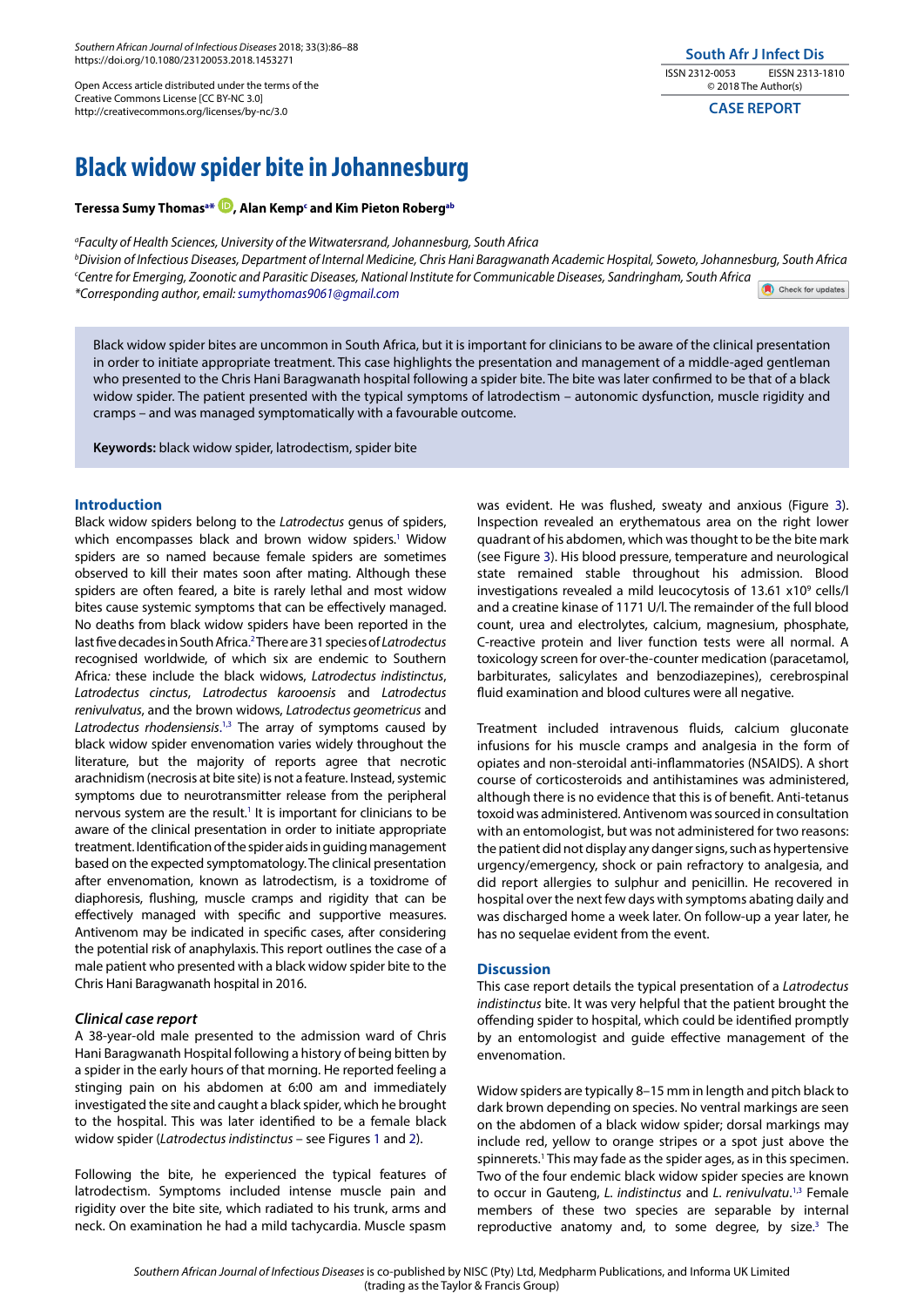

**Figure 1:** Black widow spider with carapace width.



**Figure 2:** Dorsal and ventral images of spider: female *Latrodectus indistinctus*.



**Figure 3:** Flushing and bite site with surrounding erythema.

specimen submitted for identification was confirmed as being *L. indistinctus* based on the carapace width of 5 mm, which is significantly wider than the typical 3.35–4.45 mm for *L. renivulvatus*.

*Latrodectus indistinctus* is usually a veld species, found more commonly in the Western Cape in South Africa. Occasionally it is

noted around households and gardens. It is seldom found in Johannesburg. Only the female spider will bite humans and this is only when threatened. In our case the spider was likely disturbed when our patient turned over in bed. The spiders typically rest during the day and are active at night.<sup>2</sup>

Black widow spider bites, although feared, are rarely fatal in an adult patient. The amount of venom injected may, however, overwhelm a small child or animal and cause fatal symptoms. *Latrodectus indistinctus* is thought to be 3–4 times more venomous than *L. geometricus*. 2

α-latrotoxin is a neurotransmitter found within black widow venom that binds non-specifically to neuronal presynaptic receptors within the peripheral nervous system. This causes massive release of neurotransmitters, especially acetylcholine and noradrenaline, resulting in the clinical symptoms observed. The toxin is unable to cross the blood–brain barrier, hence no central nervous system symptoms are observed.<sup>1</sup>

Clinical features may be difficult to recognise and a high index of suspicion is required to make the diagnosis. A bite mark is unusual and is found in less than 30% of cases. It is typical to find redness and local inflammation around the bite site, if found. Suspicion of a spider bite is thus dependant on features of latrodectism, which include typical symptoms such as a burning pain at the bite site which immediately spreads to the regional lymph nodes and then leads to generalised muscle cramps within an hour.<sup>2</sup> Increased muscle tone can be evident clinically. This increased tone may be interpreted as a tightness in the chest with difficulty in breathing, board-like abdominal rigidity mimicking an acute abdomen, difficulty in walking or the presence of an erection.<sup>1</sup> Nausea and vomiting may occur. Vitals signs may reveal a raised blood pressure, heart rate and temperature with sweating, anxiety and flushing (usually facial and periorbitally). Envenomation can be classified as mild, moderate or severe. Mild includes local pain and redness at the site only, moderate being local cramping and sweating in the extremity involved and severe being systemic symptoms with tachycardia and high blood pressure. 4

Laboratory and imaging investigations are of little assistance in making a diagnosis, but should be done to exclude differential diagnoses. Mimics of black widow envenomation may include scorpion and snake bites, an acute abdomen, myocardial infarction, alcohol withdrawal, organophosphate poisoning and tetanus. Most of these differentials may be suggested on patient history and a detailed account of events leading up to the current symptoms should be taken. Should the patient clearly report an incident he/she thinks to be a bite, scorpion and snake bites should be considered. Features in keeping with latrodectism that may suggest a snake bite include necrosis and severe swelling at the bite site (cytotoxic spider bite) or neurological symptoms such as visual disturbances, muscle weakness, dysphagia and ptosis. These neurological manifestations may also occur with scorpion bites.<sup>2</sup> Should abdominal pain be the prominent symptom, causes of an acute abdomen (appendicitis, cholecystitis, renal colic, pancreatitis and perforated peptic ulcer) should be sought with the necessary blood workup and imaging. In a patient who is sweaty and anxious, a myocardial infarct or alchohol withdrawal may be present. Organophosphate poisoning is very common in certain areas of South Africa and should be excluded if cholinergic symptoms predominate. Tetanus and rabies should be considered if symptoms of muscles spasms, sweating and fever occur several days to weeks after a bite or injury.<sup>1,4,5</sup>